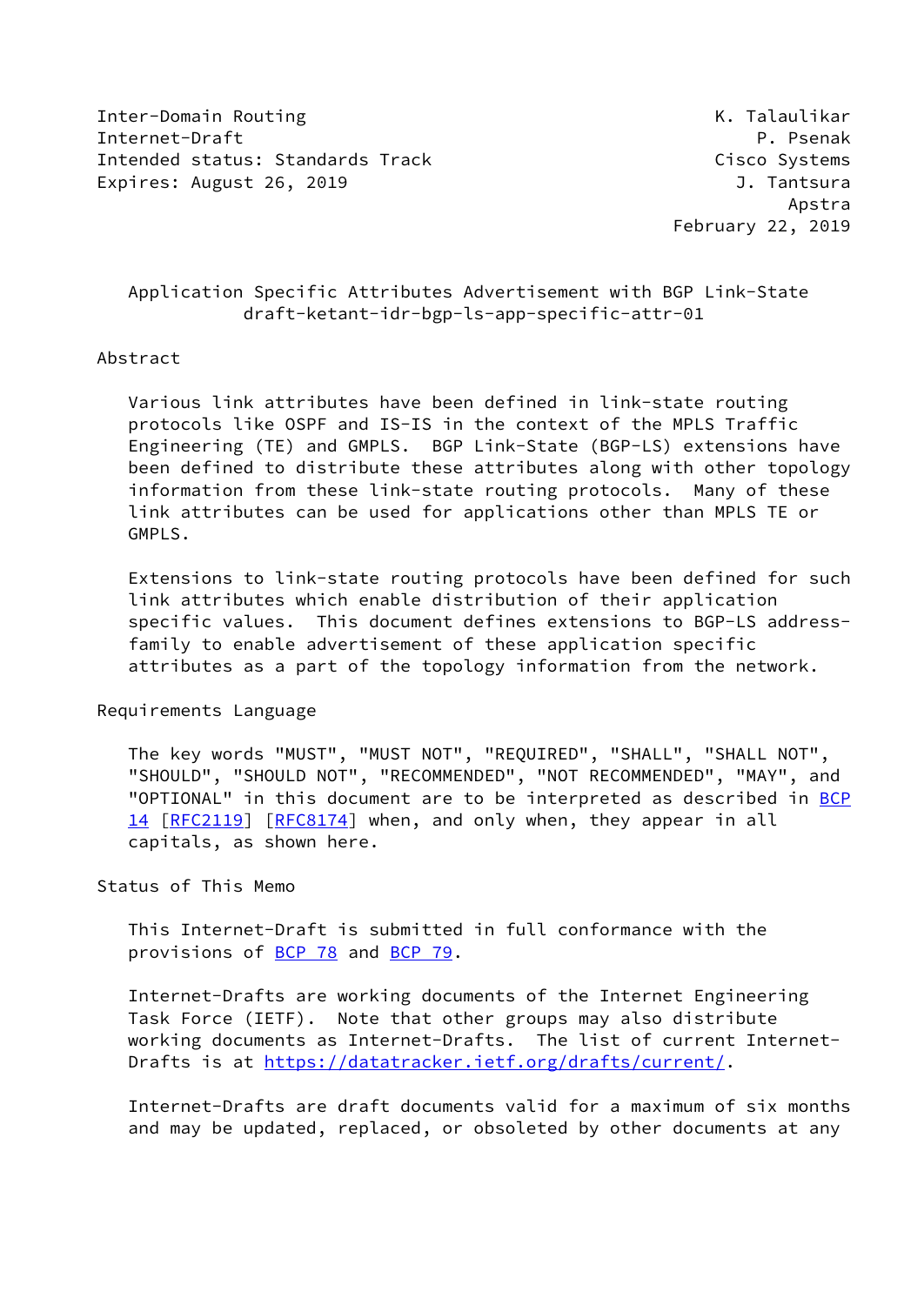<span id="page-1-1"></span> time. It is inappropriate to use Internet-Drafts as reference material or to cite them other than as "work in progress."

This Internet-Draft will expire on August 26, 2019.

Copyright Notice

 Copyright (c) 2019 IETF Trust and the persons identified as the document authors. All rights reserved.

This document is subject to **[BCP 78](https://datatracker.ietf.org/doc/pdf/bcp78)** and the IETF Trust's Legal Provisions Relating to IETF Documents [\(https://trustee.ietf.org/license-info](https://trustee.ietf.org/license-info)) in effect on the date of publication of this document. Please review these documents carefully, as they describe your rights and restrictions with respect to this document. Code Components extracted from this document must include Simplified BSD License text as described in Section 4.e of the Trust Legal Provisions and are provided without warranty as described in the Simplified BSD License.

Table of Contents

|       |          |                                          |  |                                                                                                                                                                                                                                                                                                                                                                                                                                                            |  |  |  |  |  |  |  |  | $\overline{2}$  |
|-------|----------|------------------------------------------|--|------------------------------------------------------------------------------------------------------------------------------------------------------------------------------------------------------------------------------------------------------------------------------------------------------------------------------------------------------------------------------------------------------------------------------------------------------------|--|--|--|--|--|--|--|--|-----------------|
| $2$ . |          | Application Specific Link Attributes TLV |  |                                                                                                                                                                                                                                                                                                                                                                                                                                                            |  |  |  |  |  |  |  |  | $\overline{3}$  |
| 3.    |          | Application Specific Link Attributes     |  |                                                                                                                                                                                                                                                                                                                                                                                                                                                            |  |  |  |  |  |  |  |  | $\overline{5}$  |
| 4.    |          |                                          |  |                                                                                                                                                                                                                                                                                                                                                                                                                                                            |  |  |  |  |  |  |  |  |                 |
| 5.    |          |                                          |  |                                                                                                                                                                                                                                                                                                                                                                                                                                                            |  |  |  |  |  |  |  |  | 8               |
| 6.    |          |                                          |  |                                                                                                                                                                                                                                                                                                                                                                                                                                                            |  |  |  |  |  |  |  |  | 10              |
| 7.    |          | Manageability Considerations             |  |                                                                                                                                                                                                                                                                                                                                                                                                                                                            |  |  |  |  |  |  |  |  | 10              |
|       |          |                                          |  |                                                                                                                                                                                                                                                                                                                                                                                                                                                            |  |  |  |  |  |  |  |  | 10              |
|       |          | 7.2. Management Considerations           |  |                                                                                                                                                                                                                                                                                                                                                                                                                                                            |  |  |  |  |  |  |  |  | 10              |
|       |          | 8. Security Considerations 10            |  |                                                                                                                                                                                                                                                                                                                                                                                                                                                            |  |  |  |  |  |  |  |  |                 |
| 9.    |          |                                          |  |                                                                                                                                                                                                                                                                                                                                                                                                                                                            |  |  |  |  |  |  |  |  | 11              |
|       |          |                                          |  |                                                                                                                                                                                                                                                                                                                                                                                                                                                            |  |  |  |  |  |  |  |  | 11              |
|       | 10.1.    |                                          |  |                                                                                                                                                                                                                                                                                                                                                                                                                                                            |  |  |  |  |  |  |  |  | 11              |
|       |          | 10.2. Informative References             |  |                                                                                                                                                                                                                                                                                                                                                                                                                                                            |  |  |  |  |  |  |  |  | $\mathbf{11}$   |
|       | Authors' | Addresses                                |  | $\mathbf{1}_{\mathbf{1}}\left( \mathbf{1}_{\mathbf{1}}\left( \mathbf{1}_{\mathbf{1}}\left( \mathbf{1}_{\mathbf{1}}\left( \mathbf{1}_{\mathbf{1}}\left( \mathbf{1}_{\mathbf{1}}\left( \mathbf{1}_{\mathbf{1}}\left( \mathbf{1}_{\mathbf{1}}\left( \mathbf{1}_{\mathbf{1}}\left( \mathbf{1}_{\mathbf{1}}\left( \mathbf{1}_{\mathbf{1}}\left( \mathbf{1}_{\mathbf{1}}\left( \mathbf{1}_{\mathbf{1}}\left( \mathbf{1}_{\mathbf{1}}\left( \mathbf{1}_{\mathbf{$ |  |  |  |  |  |  |  |  | $\overline{12}$ |

### <span id="page-1-0"></span>[1](#page-1-0). Introduction

 Various link attributes have been defined in link-state routing protocols (viz. IS-IS [\[RFC1195](https://datatracker.ietf.org/doc/pdf/rfc1195)], OSPFv2 [\[RFC2328](https://datatracker.ietf.org/doc/pdf/rfc2328)] and OSPFv3 [\[RFC5340](https://datatracker.ietf.org/doc/pdf/rfc5340)] ) in the context of the MPLS traffic engineering and GMPLS.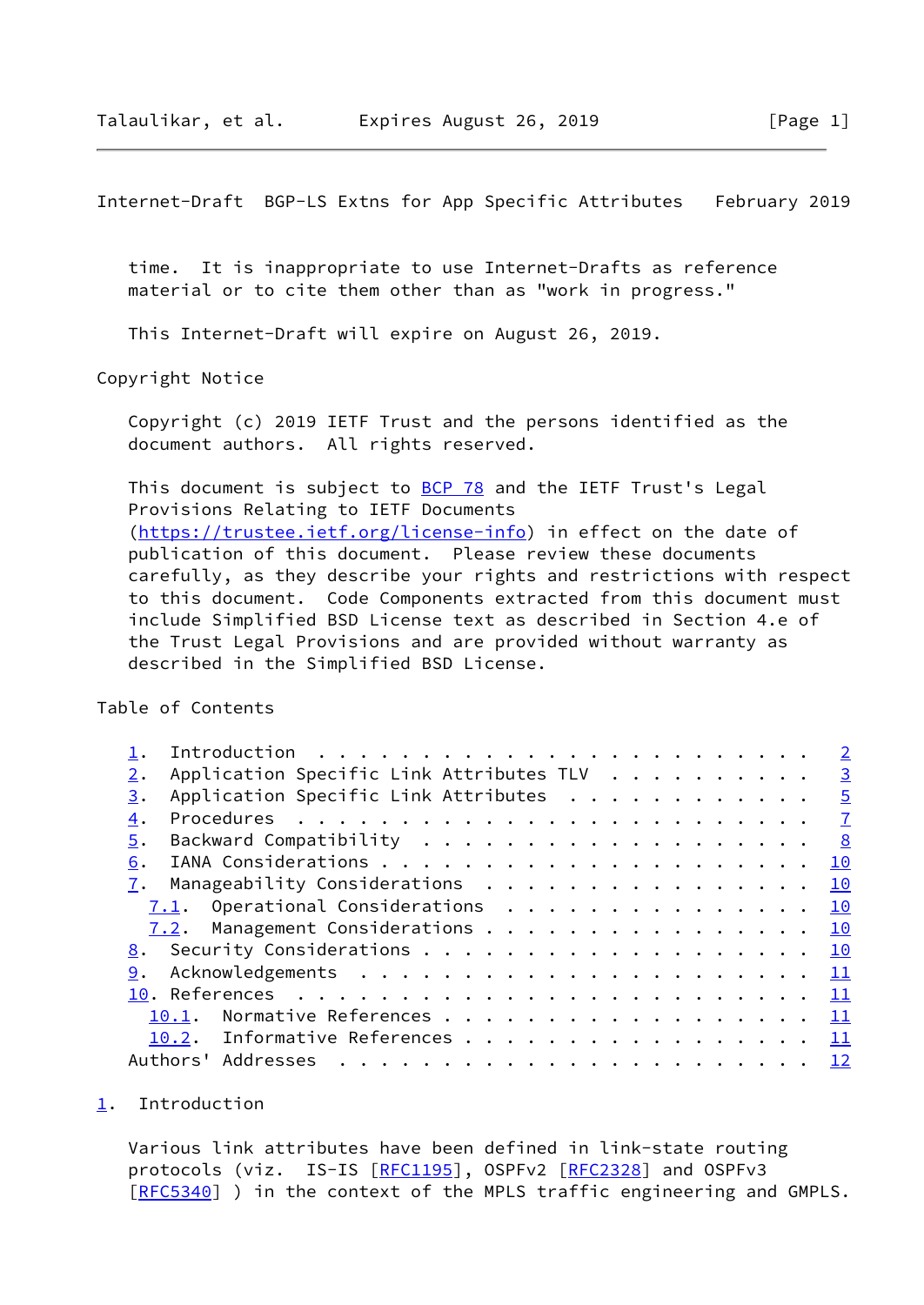All these attributes are distributed by these protocols using TLVs that were originally defined for traditional MPLS Traffic Engineering (i.e. using RSVP-TE [\[RFC3209](https://datatracker.ietf.org/doc/pdf/rfc3209)]) or GMPLS [\[RFC4202](https://datatracker.ietf.org/doc/pdf/rfc4202)] applications.

Talaulikar, et al. Expires August 26, 2019 [Page 2]

<span id="page-2-0"></span>Internet-Draft BGP-LS Extns for App Specific Attributes February 2019

 In recent years new applications have been introduced which have use cases for many of the link attributes historically used by RSVP-TE and GMPLS. Such applications include Segment Routing (SR) [[RFC8402\]](https://datatracker.ietf.org/doc/pdf/rfc8402) and Loop Free Alternates (LFA) [\[RFC5286](https://datatracker.ietf.org/doc/pdf/rfc5286)]. This has introduced ambiguity in that if a deployment includes a mix of RSVP-TE support and SR support (for example) it is not possible to unambiguously indicate which advertisements are to be used by RSVP-TE and which advertisements are to be used by SR. If the topologies are fully congruent this may not be an issue, but any incongruence leads to ambiguity. An additional issue arises in cases where both applications are supported on a link but the link attribute values associated with each application differ. Current advertisements do not support advertising application specific values for the same attribute on a specific link. IGP Flexible Algorithm [\[I-D.ietf-lsr-flex-algo](#page-12-2)] is one such application use-case that MAY use application specific link attributes.

<span id="page-2-1"></span> [I-D.ietf-ospf-te-link-attr-reuse] and [\[I-D.ietf-isis-te-app](#page-11-5)] define extensions for OSPF and IS-IS respectively which address these issues. Also, as evolution of use cases for link attributes can be expected to continue in the years to come, these documents define a solution which is easily extensible to the introduction of new applications and new use cases.

 BGP Link-State extensions [[RFC7752](https://datatracker.ietf.org/doc/pdf/rfc7752)] have been specified to enable distribution of the link-state topology information from the IGPs to an application like a controller or Path Computation Engine (PCE) via BGP. The controller/PCE gets the end to end topology information across IGP domains so it can perform path computations for use-cases like end to end traffic engineering (TE) using RSVP-TE or SR based mechanisms. A similar challenge to what was describe above is hence also faced by such centralized computation entities.

 There is thus a need for BGP-LS extensions to also report link attributes on a per application basis on the same lines as introduced in the link-state routing protocols. This document defines these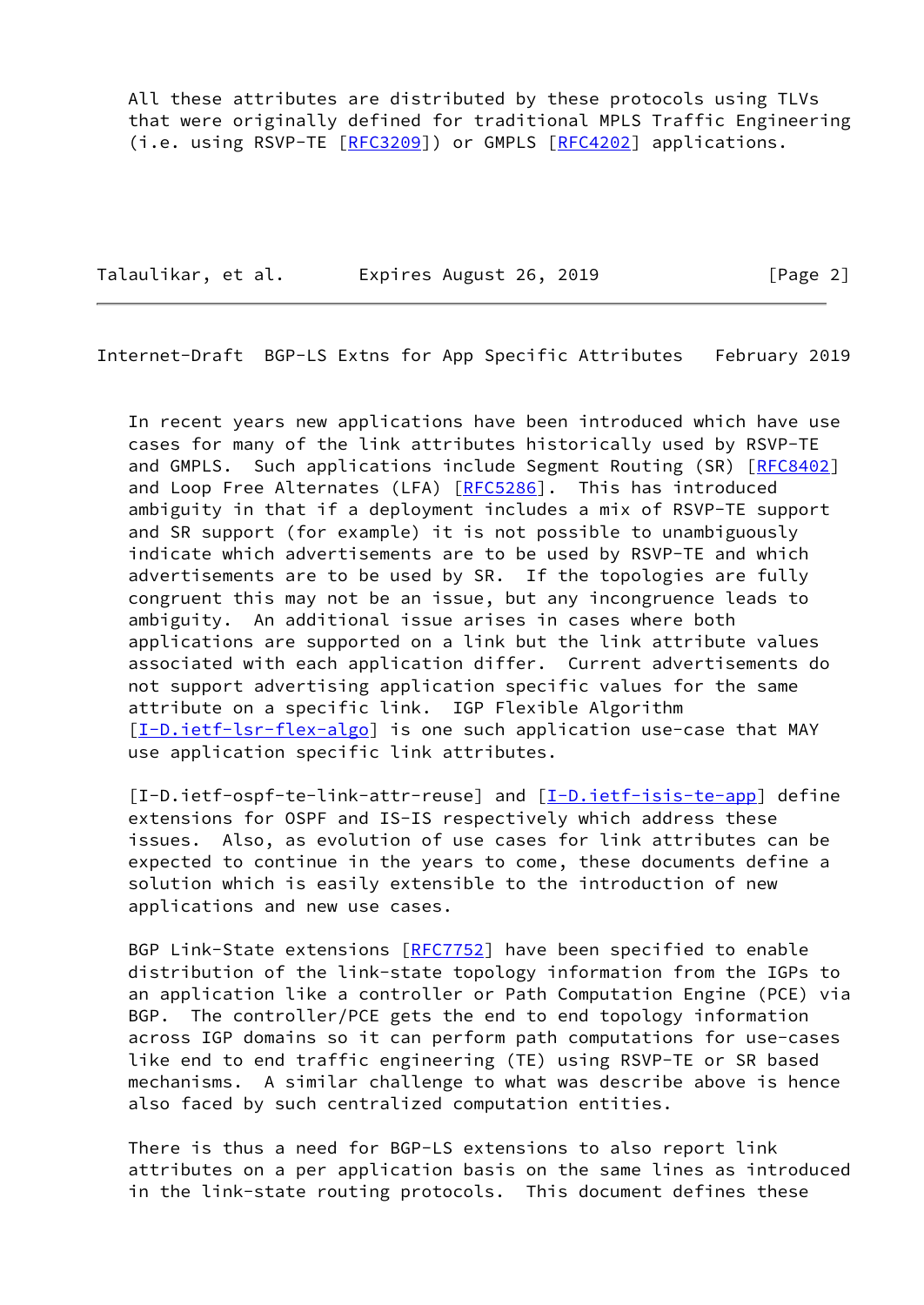BGP-LS extensions and also covers the backward compatibility issues related to existing BGP-LS deployments.

<span id="page-3-0"></span>[2](#page-3-0). Application Specific Link Attributes TLV

 The BGP-LS [[RFC7752\]](https://datatracker.ietf.org/doc/pdf/rfc7752) specifies the Link NLRI for advertisement of links and their attributes using the BGP-LS Attribute. The Application Specific Link Attributes (ASLA) TLV is a new optional top-level BGP-LS Attribute TLV that is introduced for Link NLRIs. It is defined such that it may act as a container for certain existing and future link attributes that require to be defined in an application specific scope.

| Talaulikar, et al. | Expires August 26, 2019 | [Page 3] |
|--------------------|-------------------------|----------|
|--------------------|-------------------------|----------|

Internet-Draft BGP-LS Extns for App Specific Attributes February 2019

 The format of this TLV is as follows and is similar to the corresponding ASLA sub-TLVs defined for OSPF and IS-IS in [\[I-D.ietf-ospf-te-link-attr-reuse](#page-2-1)] and [\[I-D.ietf-isis-te-app](#page-11-5)] respectively.

|       | 0 1 2 3 4 5 6 7 8 9 0 1 2 3 4 5 6 7 8 9 0 1 2 3 4 5 6 7 8 9 |                         | $\Theta$ 1 |
|-------|-------------------------------------------------------------|-------------------------|------------|
|       |                                                             |                         |            |
|       | Type                                                        | Length                  |            |
|       |                                                             |                         |            |
| SABML | <b>UDABML</b>                                               | Reserved                |            |
|       |                                                             |                         |            |
|       | Standard Application Bit-Mask (variable)                    |                         |            |
|       |                                                             |                         |            |
|       | User Defined Application Bit-Mask (variable)                |                         |            |
|       | +-+-+-+-+-+-+-+-+-+-+-+-+-+-+-+-+                           |                         |            |
|       |                                                             | Link Attribute sub-TLVs |            |
|       |                                                             |                         |            |

Figure 1: Application Specific Link Attributes TLV

### where:

o Type: TBD (see IANA Considerations [Section 6\)](#page-10-0)

o Length: variable.

 o SABML : 1 octet value carrying the Standard Application Bit-Mask Length in multiples of 4 octets. If the Standard Application Bit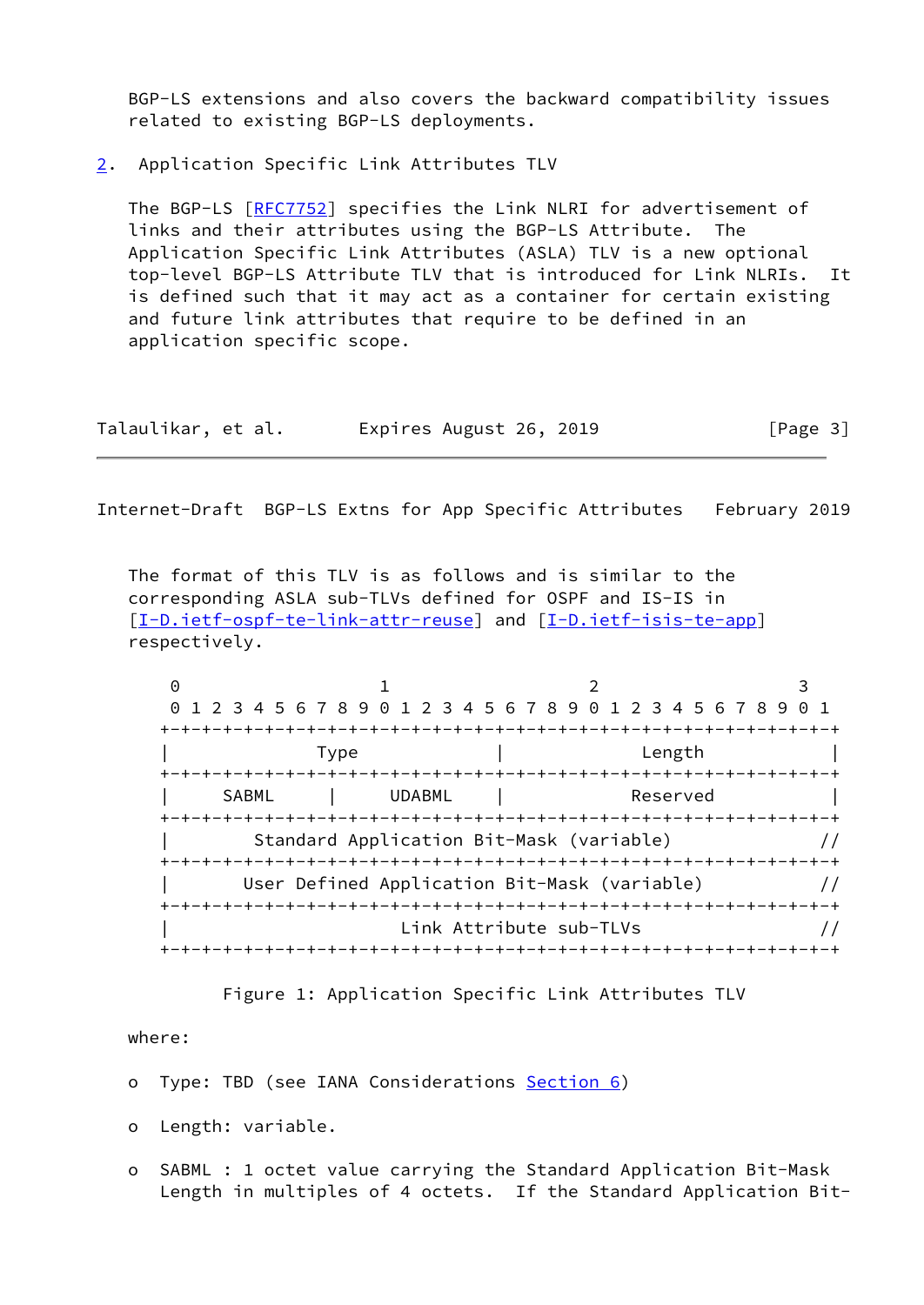Mask is not present, the SABML MUST be set to 0.

- o UDABML : 1 octet value carrying the User Defined Application Bit- Mask Length in multiples of 4 octets. If the User Defined Application Bit-Mask is not present, the UDABML MUST be set to 0.
- o Standard Application Bit-Mask : variable size in multiple of 4 octets and optional set of bits, where each bit represents a single standard application. The bits are defined in the IANA "IGP Parameters" registries under the "Link Attribute Applications" registry [[I-D.ietf-isis-te-app\]](#page-11-5).
- o User Defined Application Bit-Mask : variable size in multiple of 4 octets and optional set of bits, where each bit represents a single user defined application. The bits are not managed or assigned by IANA or any other standards body and are left to implementation specifics.

| Talaulikar, et al. | Expires August 26, 2019 | [Page 4] |
|--------------------|-------------------------|----------|
|--------------------|-------------------------|----------|

<span id="page-4-1"></span>Internet-Draft BGP-LS Extns for App Specific Attributes February 2019

 o sub-TLVs : BGP-LS Attribute TLVs corresponding to the Link NLRI that are application specific (as specified in [Section 3\)](#page-4-0) are included as sub-TLVs of the ASLA TLV

An ASLA TLV with both the SABML and UDABML set to 0 (i.e. without any application specific bitmasks) indicate that the link attribute sub- TLVs that it encloses are applicable for all applications.

 The ASLA TLV and its sub-TLVs can only be added to the BGP-LS Attribute associated with the Link NLRI of the node that originates the underlying IGP link attribute TLVs/sub-TLVs. The procedures for originating link attributes in the ASLA TLV from underlying IGPs is specified in [Section 4](#page-7-0).

 When the node is not running any of the IGPs but running a protocol like BGP, then the link attributes for the node's local links MAY be originated as part of the BGP-LS Attribute using the ASLA TLV and its sub-TLVs within the Link NLRI corresponding to the local node.

<span id="page-4-0"></span>[3](#page-4-0). Application Specific Link Attributes

Several BGP-LS Attribute TLVs corresponding to the Link NLRI are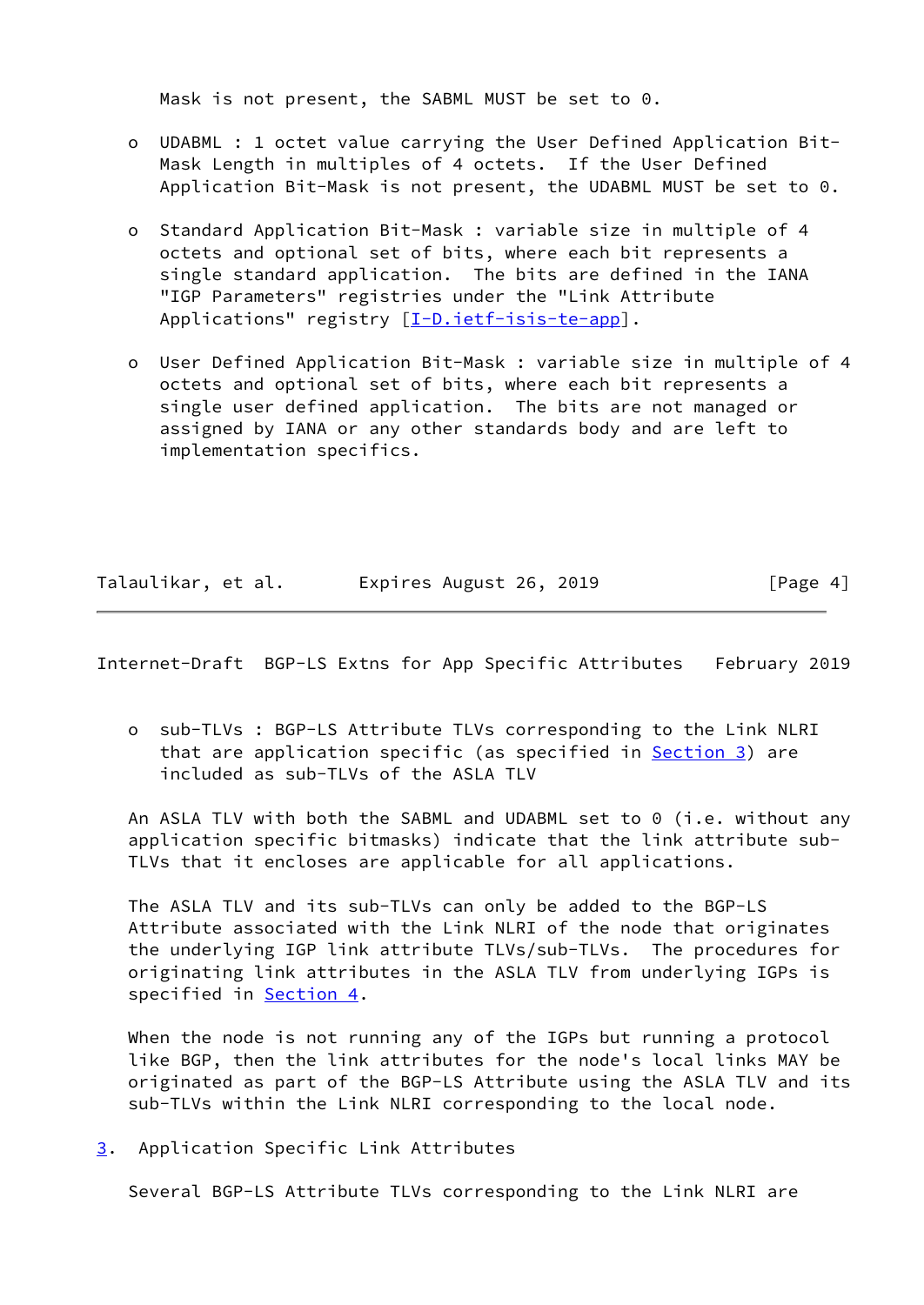defined in BGP-LS and more may be added in the future. The following types of link attributes are required to be considered as application specific.

- o those that have different values for different applications (e.g. a different TE metric value used for RSVP-TE than for SR TE)
- o those that are applicable to multiple applications but need to be used only by specific application (e.g. certain SRLG values are configured on a node for LFA but the same do not need to be used for RSVP-TE)

 The following table lists the currently defined BGP-LS Attributes TLVs corresponding to Link NLRI which have application specific semantics. They were originally defined with semantics for RSVP-TE and GMPLS applications.

| Talaulikar, et al. | Expires August 26, 2019 | [Page 5] |
|--------------------|-------------------------|----------|
|--------------------|-------------------------|----------|

Internet-Draft BGP-LS Extns for App Specific Attributes February 2019

| TLV Code<br>Point | Description                     | Reference Document       |
|-------------------|---------------------------------|--------------------------|
| 1088              | Administrative group<br>(color) | [REC7752]                |
| 1090              | Max Reservable<br>Bandwidth     | [REC7752]                |
| 1091              | Unreserved Bandwidth            | <b>FRFC77521</b>         |
| 1092              | TE Metric                       | <b>FRFC77521</b>         |
| 1096              | <b>SRLG</b>                     | $[$ RFC7752]             |
| 1114              | Unidirectional link<br>delay    | [I-D.ietf-idr-te-pm-bgp] |
| 1115              | Min/Max<br>Unidirectional link  | [I-D.ietf-idr-te-pm-bgp] |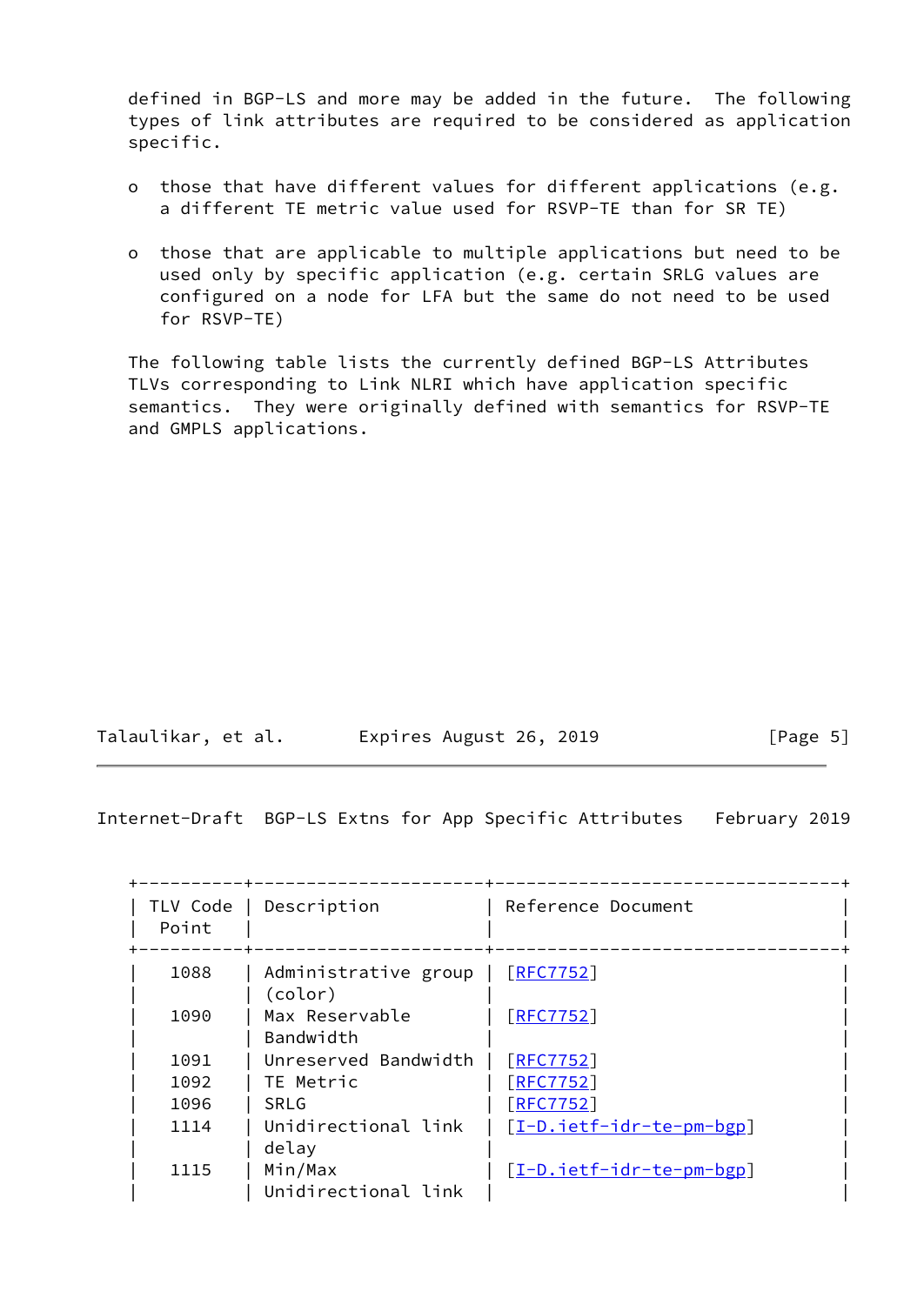|      | delay                |                                 |
|------|----------------------|---------------------------------|
| 1116 | Unidirectional link  | [I-D.ietf-idr-te-pm-bgp]        |
|      | delay variation      |                                 |
| 1117 | Unidirectional       | [I-D.ietf-idr-te-pm-bgp]        |
|      | packet loss          |                                 |
| 1118 | Unidirectional       | [I-D.ietf-idr-te-pm-bgp]        |
|      | residual bandwidth   |                                 |
| 1119 | Unidirectional       | [I-D.ietf-idr-te-pm-bgp]        |
|      | available bandwidth  |                                 |
| 1120 | Unidirectional       | [I-D.ietf-idr-te-pm-bgp]        |
|      | bandwidth            |                                 |
|      | utilization          |                                 |
| 1173 | Extended             | [I-D.ietf-idr-eag-distribution] |
|      | Administrative group |                                 |
|      | (color)              |                                 |
|      |                      |                                 |

Table 1: BGP-LS Attribute TLVs also used as sub-TLVs of ASLA TLV

 All the BGP-LS Attribute TLVs defined in the table above are RECOMMENDED to be continued to be used at the top-level in the BGP-LS Attribute for carrying attributes specific to RSVP-TE/GMPLS application without the use of the ASLA TLV.

When a new link attribute is introduced, it may be thought of as being specific to only a single application. However, down the line, it may be also shared by other applications and/or require application specific values. In such cases, it is RECOMMENDED to err on the side of caution and define such attributes as application specific to ensure flexibility in the future.

| Talaulikar, et al. | Expires August 26, 2019 | [Page 6] |
|--------------------|-------------------------|----------|
|--------------------|-------------------------|----------|

<span id="page-6-0"></span>Internet-Draft BGP-LS Extns for App Specific Attributes February 2019

 BGP-LS Attribute TLVs corresponding to Link NLRI that are defined in the future MUST specify if they are application specific and hence are REQUIRED to be encoded within an ASLA TLV.

 Only application specific link attributes need to be advertised within the ASLA TLV. Link attributes which do not have application specific semantics SHOULD NOT be advertised within the ASLA TLV. Receivers SHOULD ignore any non-application specific attribute sub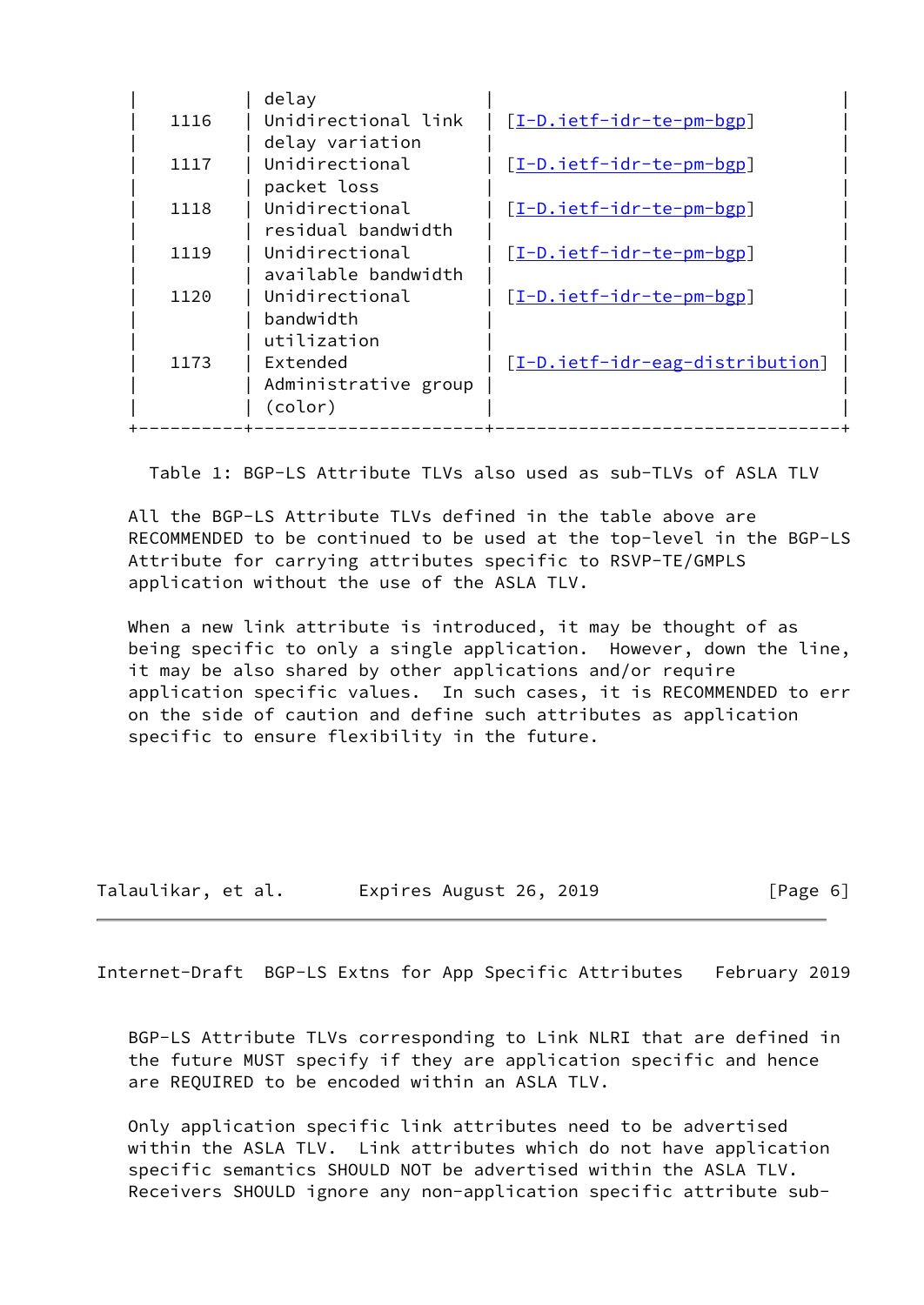TLVs within the ASLA TLV.

## <span id="page-7-0"></span>[4](#page-7-0). Procedures

 The procedures described in this section apply to networks where all BGP-LS originators and consumers support this specification. The backward compatibility aspects and operations in deployments where there are some BGP-LS originators or consumers that do not support this specification is described further in [Section 5.](#page-8-0)

 The BGP-LS originator learns of the association of an application specific attribute to one or more set of applications from either the underlying IGP protocol LSA/LSPs from which it is sourcing the topology information or from the local node configuration when advertising attributes for the local node only.

 The association of an application specific link attribute with a specific application context when advertising attributes for the local node only (e.g. when running BGP as the only routing protocol) is an implementation specific matter and outside the scope of this document.

[I-D.ietf-ospf-te-link-attr-reuse] and [\[I-D.ietf-isis-te-app](#page-11-5)] specify the mechanisms for flooding of application specific link attributes in OSPFv2/v3 and IS-IS respectively. These IGP specifications also describe the backward compatibility aspects and the existing RSVP-TE/ GMPLS specific TLV encoding mechanisms in respective protocols.

 A BGP-LS originator node which is sourcing link-state information from the underlying IGP determines the mechanism of flooding application specific link attributes based on the following rules:

 1. Application specific link attributes received from an IGP node using existing RSVP-TE/GMPLS encodings only (i.e. without any ASLA sub-TLV) MUST be encoded using the respective BGP-LS top level TLVs listed in Table 1 (i.e. not within ASLA TLV). When the IGP node is also SR enabled then another copy of application specific link attributes SHOULD be also encoded as ASLA sub-TLVs with the SR application bit for them. Further rules do not apply

Talaulikar, et al. Expires August 26, 2019 [Page 7]

<span id="page-7-1"></span>Internet-Draft BGP-LS Extns for App Specific Attributes February 2019

for such IGP nodes that do not use ASLA sub-TLVs in their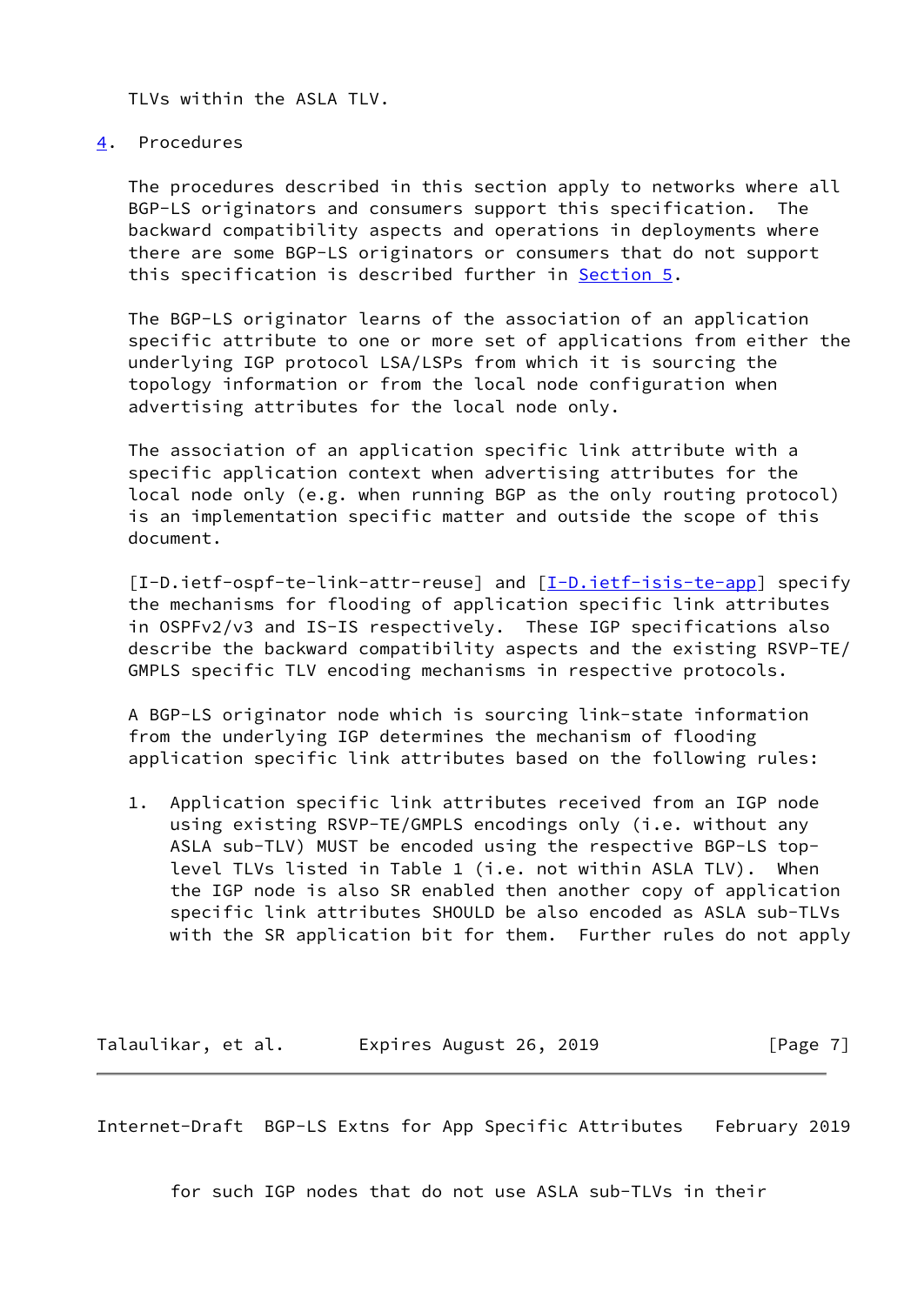advertisements.

- 2. In case of IS-IS, when application specific link attributes are received from a node with the L bit set in the ASLA sub-TLV then the application specific link attributes are picked up from the legacy ISIS TLVs/sub-TLVs and MUST be encoded within the BGP-LS ASLA TLV as sub-TLVs with the application bitmask set as per the IGP ASLA sub-TLV. When the ASLA sub-TLV with the L bit set also has the RSVP-TE application bit set then the link attributes from such an ASLA sub-TLV MUST be also encoded using the respective BGP-LS top-level TLVs listed in Table 1 (i.e. not within ASLA TLV).
- 3. In case of OSPFv2/v3, when application specific link attributes are received from a node via TE LSAs then the application specific link attributes from those LSAs MUST be encoded using the respective BGP-LS TLVs listed in Table 1 (i.e. not within ASLA TLV).
- 4. Application specific link attributes received from an IGP node within its ASLA sub-TLV MUST be encoded in the BGP-LS ASLA TLV as sub-TLVs with the application bitmask set as per the IGP advertisement.

 These rules ensure that a BGP-LS originator performs the translation for all application specific link attributes from the IGP nodes into the new BGP-LS ASLA TLVs irrespective of the IGP node supporting the ASLA extension. Furthermore, it also ensures that BGP-LS TLVs defined for RSVP-TE and GMPLS applications continue to be used for those respective applications.

 A BGP-LS consumer node always gets all application specific link attributes corresponding to RSVP-TE and GMPLS applications as existing top-level BGP-LS TLVs while for other applications they are encoded in ASLA TLV(s) with appropriate applicable bit mask setting.

<span id="page-8-0"></span>[5](#page-8-0). Backward Compatibility

When it comes to BGP-LS, the backward compatibility aspects are associated with the originators (i.e. nodes) and consumers (e.g. PCE, controllers, applications, etc.) of the topology information. The originators of BGP-LS information need to ensure that their encoding of application specific link attributes is done such that consumers running BGP-LS implementations without this specification support can still support existing applications like RSVP-TE and SR. The consumers running BGP-LS implementations that support this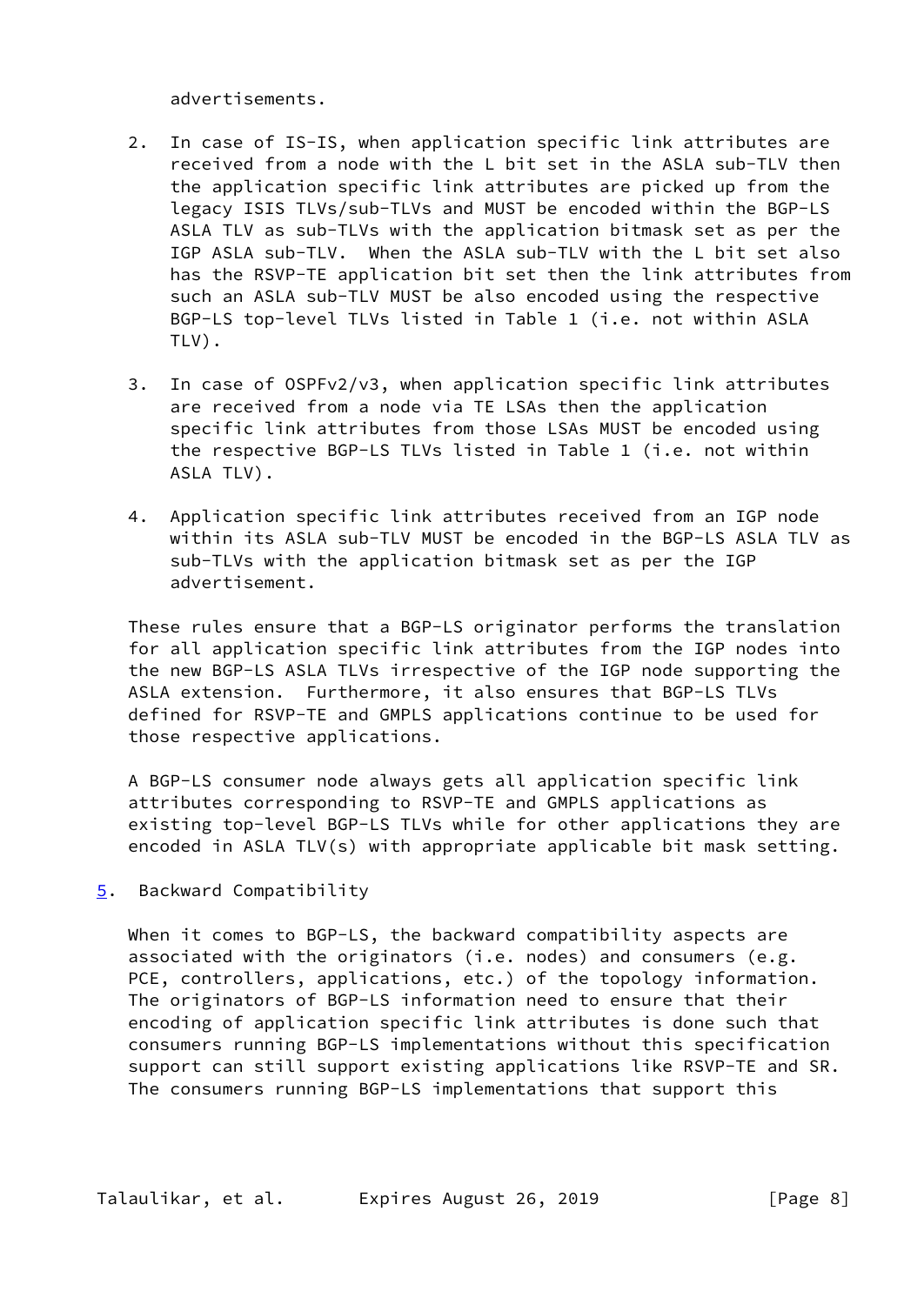Internet-Draft BGP-LS Extns for App Specific Attributes February 2019

 specification should also be able to work with BGP-LS originators that do not support this specification and vice versa.

 BGP-LS implementations have been originating link attributes and consuming them without any application specific scoping. While the ASLA TLV can be used without any backward compatibility considerations for any new application (e.g. IGP Flexible Algorithm) specific attribute advertisements, for existing applications like RSVP-TE and SR some backward compatibility aspects need to be taken care of.

 This requires the introduction of a "compatibility mode" of operations at originators of BGP-LS information for encoding of information such that older implementations of BGP-LS consumers can still support applications like RSVP-TE and SR. In addition to the rules specified in [Section 4,](#page-7-0) the following rules are to be followed when operating in "compatibility mode" :

- o Application specific link attribute received in IGP ASLA sub-TLVs, corresponding to RSVP-TE or SR applications, MUST be also encoded in their existing top level TLVs (as listed in Table 1) outside of the ASLA TLV in addition to them being also advertised within the ASLA TLV
- o When the same application specific attribute, received in IGP ASLA sub-TLVs, has different values for RSVP-TE and SR applications then the value for RSVP-TE application SHOULD be preferred over the value for SR application for advertisement as the top level TLV (as listed in Table 1). An implementation MAY provide a knob to reverse this preference.

 It is RECOMMENDED that implementations operate in "compatibility mode" by default. Implementations SHOULD have a knob for turning the "compatibility mode" on or off. Operators MAY turn the "compatibility mode" off when they are assured that all BGP-LS consumers have been upgraded to support the extensions in this document.

 It is RECOMMENDED that the nodes which support this specification are selected as originators of BGP-LS information when sourced from the IGPs.

 A BGP-LS consumer which does not implement this specification will ignore the ASLA TLV and instead continue to use the attributes from the existing top level TLVs.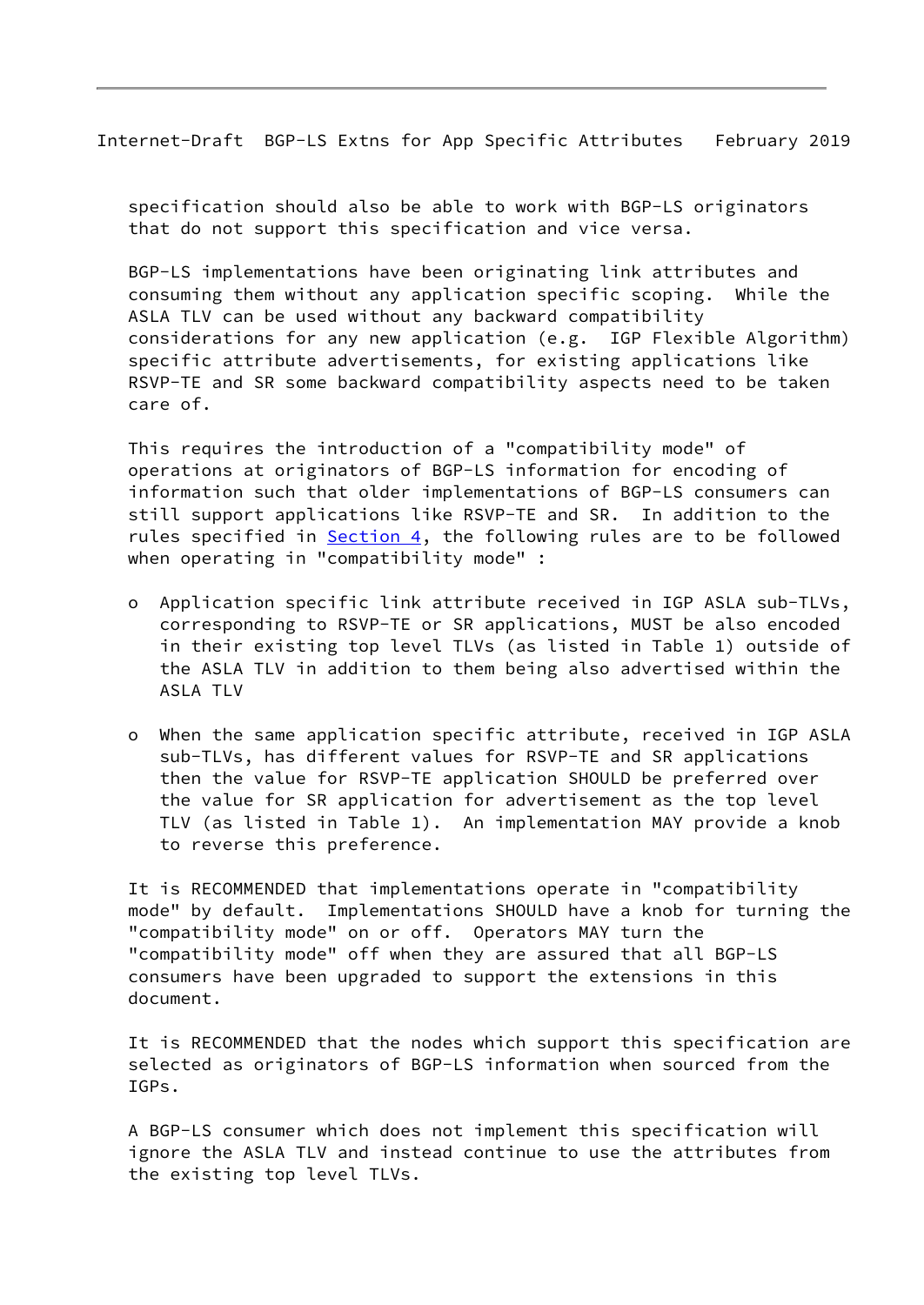<span id="page-10-1"></span>Internet-Draft BGP-LS Extns for App Specific Attributes February 2019

 A BGP-LS consumer which implements this specification SHOULD prefer the application specific attribute value received via sub-TLVs within the ASLA TLV over the value received via the top level TLVs.

# <span id="page-10-0"></span>[6](#page-10-0). IANA Considerations

 This document requests assigning code-points from the registry "BGP- LS Node Descriptor, Link Descriptor, Prefix Descriptor, and Attribute TLVs" based on table below. The column "IS-IS TLV/Sub-TLV" defined in the registry does not require any value and should be left empty.

| Code Point | Description                                         | Length |
|------------|-----------------------------------------------------|--------|
| TBD        | Application Specific Link Attributes TLV   variable |        |

#### <span id="page-10-2"></span>[7](#page-10-2). Manageability Considerations

This section is structured as recommended in [\[RFC5706](https://datatracker.ietf.org/doc/pdf/rfc5706)].

 The new protocol extensions introduced in this document augment the existing IGP topology information that was distributed via [[RFC7752\]](https://datatracker.ietf.org/doc/pdf/rfc7752). Procedures and protocol extensions defined in this document do not affect the BGP protocol operations and management other than as discussed in the Manageability Considerations section of [\[RFC7752](https://datatracker.ietf.org/doc/pdf/rfc7752)]. Specifically, the malformed NLRIs attribute tests in the Fault Management section of [[RFC7752](https://datatracker.ietf.org/doc/pdf/rfc7752)] now encompass the new TLVs for the BGP-LS NLRI in this document.

### <span id="page-10-3"></span>[7.1](#page-10-3). Operational Considerations

No additional operation considerations are defined in this document.

<span id="page-10-4"></span>[7.2](#page-10-4). Management Considerations

No additional management considerations are defined in this document.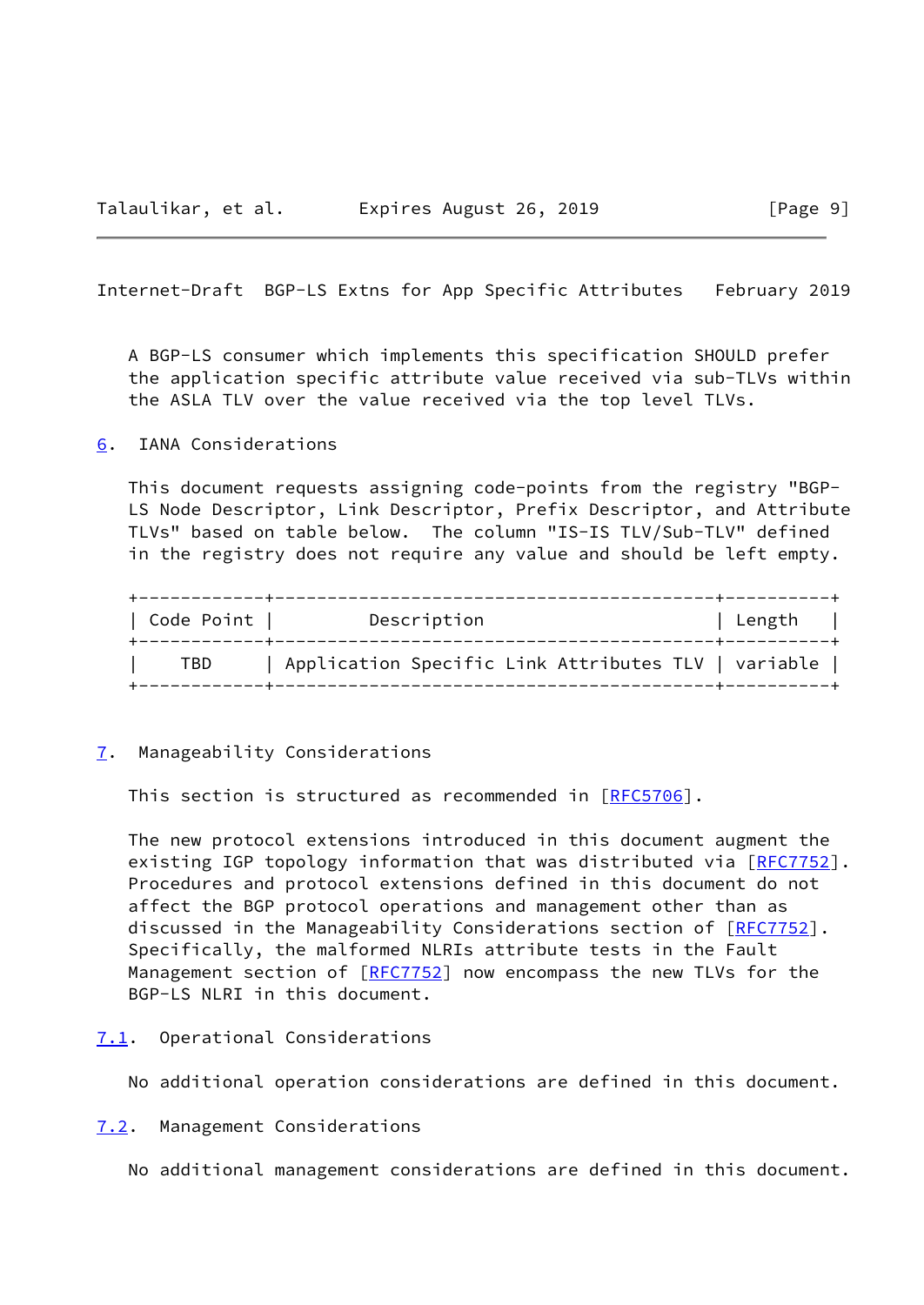# <span id="page-11-0"></span>[8](#page-11-0). Security Considerations

 The new protocol extensions introduced in this document augment the existing IGP topology information that was distributed via [[RFC7752\]](https://datatracker.ietf.org/doc/pdf/rfc7752). Procedures and protocol extensions defined in this document do not affect the BGP security model other than as discussed in the Security Considerations section of [[RFC7752](https://datatracker.ietf.org/doc/pdf/rfc7752)].

| Talaulikar, et al. | Expires August 26, 2019 | [Page 10] |
|--------------------|-------------------------|-----------|
|--------------------|-------------------------|-----------|

<span id="page-11-2"></span>Internet-Draft BGP-LS Extns for App Specific Attributes February 2019

<span id="page-11-1"></span>[9](#page-11-1). Acknowledgements

 The authors would like to thank Les Ginsberg for his review and contributions to this work.

- <span id="page-11-3"></span>[10.](#page-11-3) References
- <span id="page-11-5"></span><span id="page-11-4"></span>[10.1](#page-11-4). Normative References
	- [I-D.ietf-isis-te-app]

 Ginsberg, L., Psenak, P., Previdi, S., Henderickx, W., and J. Drake, "IS-IS TE Attributes per application", [draft](https://datatracker.ietf.org/doc/pdf/draft-ietf-isis-te-app-05) [ietf-isis-te-app-05](https://datatracker.ietf.org/doc/pdf/draft-ietf-isis-te-app-05) (work in progress), October 2018.

[I-D.ietf-ospf-te-link-attr-reuse]

 Psenak, P., Lindem, A., Ginsberg, L., Henderickx, W., Tantsura, J., Gredler, H., and J. Drake, "OSPF Link Traffic Engineering (TE) Attribute Reuse", [draft-ietf](https://datatracker.ietf.org/doc/pdf/draft-ietf-ospf-te-link-attr-reuse-06) [ospf-te-link-attr-reuse-06](https://datatracker.ietf.org/doc/pdf/draft-ietf-ospf-te-link-attr-reuse-06) (work in progress), November 2018.

- [RFC2119] Bradner, S., "Key words for use in RFCs to Indicate Requirement Levels", [BCP 14](https://datatracker.ietf.org/doc/pdf/bcp14), [RFC 2119](https://datatracker.ietf.org/doc/pdf/rfc2119), DOI 10.17487/RFC2119, March 1997, <[https://www.rfc-editor.org/info/rfc2119>](https://www.rfc-editor.org/info/rfc2119).
- [RFC7752] Gredler, H., Ed., Medved, J., Previdi, S., Farrel, A., and S. Ray, "North-Bound Distribution of Link-State and Traffic Engineering (TE) Information Using BGP", [RFC 7752,](https://datatracker.ietf.org/doc/pdf/rfc7752) DOI 10.17487/RFC7752, March 2016, <[https://www.rfc-editor.org/info/rfc7752>](https://www.rfc-editor.org/info/rfc7752).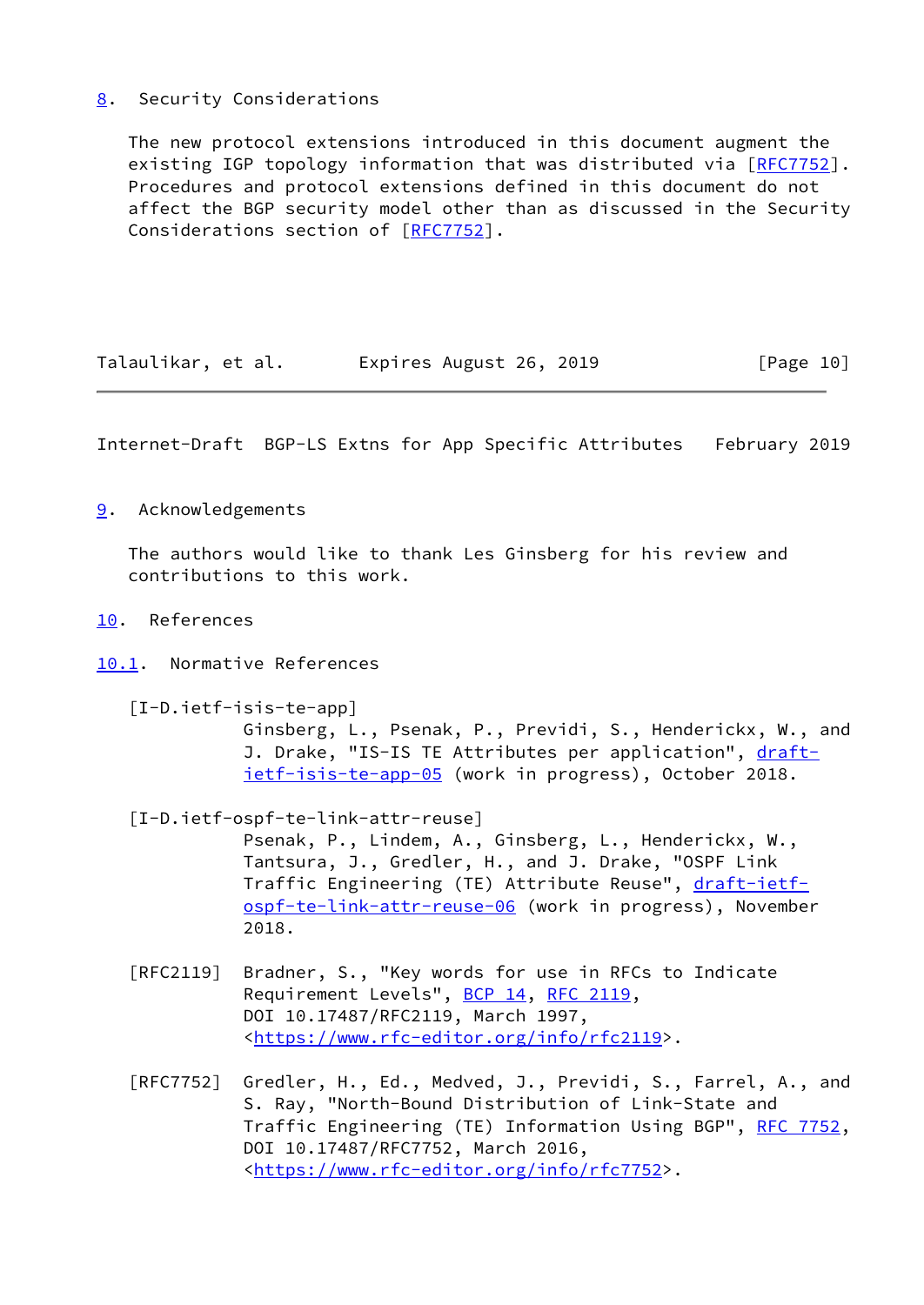[RFC8174] Leiba, B., "Ambiguity of Uppercase vs Lowercase in [RFC](https://datatracker.ietf.org/doc/pdf/rfc2119) [2119](https://datatracker.ietf.org/doc/pdf/rfc2119) Key Words", [BCP 14](https://datatracker.ietf.org/doc/pdf/bcp14), [RFC 8174,](https://datatracker.ietf.org/doc/pdf/rfc8174) DOI 10.17487/RFC8174, May 2017, [<https://www.rfc-editor.org/info/rfc8174](https://www.rfc-editor.org/info/rfc8174)>.

<span id="page-12-0"></span>[10.2](#page-12-0). Informative References

<span id="page-12-4"></span>[I-D.ietf-idr-eag-distribution]

 Wang, Z., Wu, Q., and J. Tantsura, "Distribution of MPLS TE Extended admin Group Using BGP", [draft-ietf-idr-eag](https://datatracker.ietf.org/doc/pdf/draft-ietf-idr-eag-distribution-08) [distribution-08](https://datatracker.ietf.org/doc/pdf/draft-ietf-idr-eag-distribution-08) (work in progress), October 2018.

<span id="page-12-3"></span> [I-D.ietf-idr-te-pm-bgp] Ginsberg, L., Previdi, S., Wu, Q., Tantsura, J., and C. Filsfils, "BGP-LS Advertisement of IGP Traffic Engineering Performance Metric Extensions", [draft-ietf-idr-te-pm](https://datatracker.ietf.org/doc/pdf/draft-ietf-idr-te-pm-bgp-18) [bgp-18](https://datatracker.ietf.org/doc/pdf/draft-ietf-idr-te-pm-bgp-18) (work in progress), December 2018.

Talaulikar, et al. Expires August 26, 2019 [Page 11]

<span id="page-12-1"></span>Internet-Draft BGP-LS Extns for App Specific Attributes February 2019

<span id="page-12-2"></span>[I-D.ietf-lsr-flex-algo]

 Psenak, P., Hegde, S., Filsfils, C., Talaulikar, K., and A. Gulko, "IGP Flexible Algorithm", [draft-ietf-lsr-flex](https://datatracker.ietf.org/doc/pdf/draft-ietf-lsr-flex-algo-01) [algo-01](https://datatracker.ietf.org/doc/pdf/draft-ietf-lsr-flex-algo-01) (work in progress), November 2018.

- [RFC1195] Callon, R., "Use of OSI IS-IS for routing in TCP/IP and dual environments", [RFC 1195,](https://datatracker.ietf.org/doc/pdf/rfc1195) DOI 10.17487/RFC1195, December 1990, <<https://www.rfc-editor.org/info/rfc1195>>.
- [RFC2328] Moy, J., "OSPF Version 2", STD 54, [RFC 2328](https://datatracker.ietf.org/doc/pdf/rfc2328), DOI 10.17487/RFC2328, April 1998, <[https://www.rfc-editor.org/info/rfc2328>](https://www.rfc-editor.org/info/rfc2328).
- [RFC3209] Awduche, D., Berger, L., Gan, D., Li, T., Srinivasan, V., and G. Swallow, "RSVP-TE: Extensions to RSVP for LSP Tunnels", [RFC 3209](https://datatracker.ietf.org/doc/pdf/rfc3209), DOI 10.17487/RFC3209, December 2001, <[https://www.rfc-editor.org/info/rfc3209>](https://www.rfc-editor.org/info/rfc3209).
- [RFC4202] Kompella, K., Ed. and Y. Rekhter, Ed., "Routing Extensions in Support of Generalized Multi-Protocol Label Switching (GMPLS)", [RFC 4202](https://datatracker.ietf.org/doc/pdf/rfc4202), DOI 10.17487/RFC4202, October 2005, <[https://www.rfc-editor.org/info/rfc4202>](https://www.rfc-editor.org/info/rfc4202).
- [RFC5286] Atlas, A., Ed. and A. Zinin, Ed., "Basic Specification for IP Fast Reroute: Loop-Free Alternates", [RFC 5286,](https://datatracker.ietf.org/doc/pdf/rfc5286)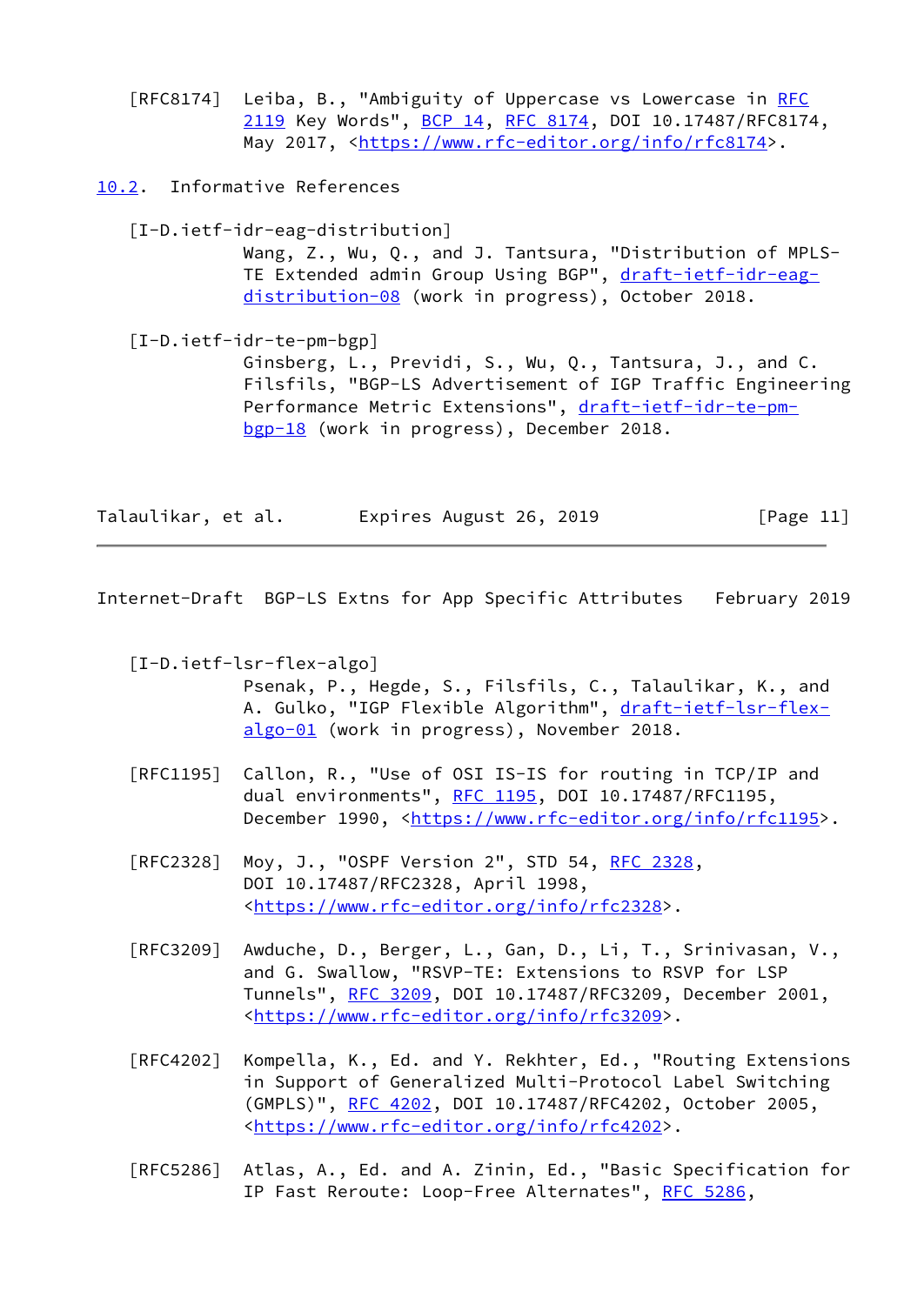DOI 10.17487/RFC5286, September 2008, <[https://www.rfc-editor.org/info/rfc5286>](https://www.rfc-editor.org/info/rfc5286).

- [RFC5340] Coltun, R., Ferguson, D., Moy, J., and A. Lindem, "OSPF for IPv6", [RFC 5340](https://datatracker.ietf.org/doc/pdf/rfc5340), DOI 10.17487/RFC5340, July 2008, <[https://www.rfc-editor.org/info/rfc5340>](https://www.rfc-editor.org/info/rfc5340).
- [RFC5706] Harrington, D., "Guidelines for Considering Operations and Management of New Protocols and Protocol Extensions", [RFC 5706,](https://datatracker.ietf.org/doc/pdf/rfc5706) DOI 10.17487/RFC5706, November 2009, <[https://www.rfc-editor.org/info/rfc5706>](https://www.rfc-editor.org/info/rfc5706).
- [RFC8402] Filsfils, C., Ed., Previdi, S., Ed., Ginsberg, L., Decraene, B., Litkowski, S., and R. Shakir, "Segment Routing Architecture", [RFC 8402](https://datatracker.ietf.org/doc/pdf/rfc8402), DOI 10.17487/RFC8402, July 2018, <<https://www.rfc-editor.org/info/rfc8402>>.

Authors' Addresses

 Ketan Talaulikar Cisco Systems

Email: ketant@cisco.com

| Talaulikar, et al. | Expires August 26, 2019 | [Page 12] |
|--------------------|-------------------------|-----------|
|--------------------|-------------------------|-----------|

Internet-Draft BGP-LS Extns for App Specific Attributes February 2019

 Peter Psenak Cisco Systems Slovakia

Email: ppsenak@cisco.com

 Jeff Tantsura Apstra

Email: jefftant.ietf@gmail.com